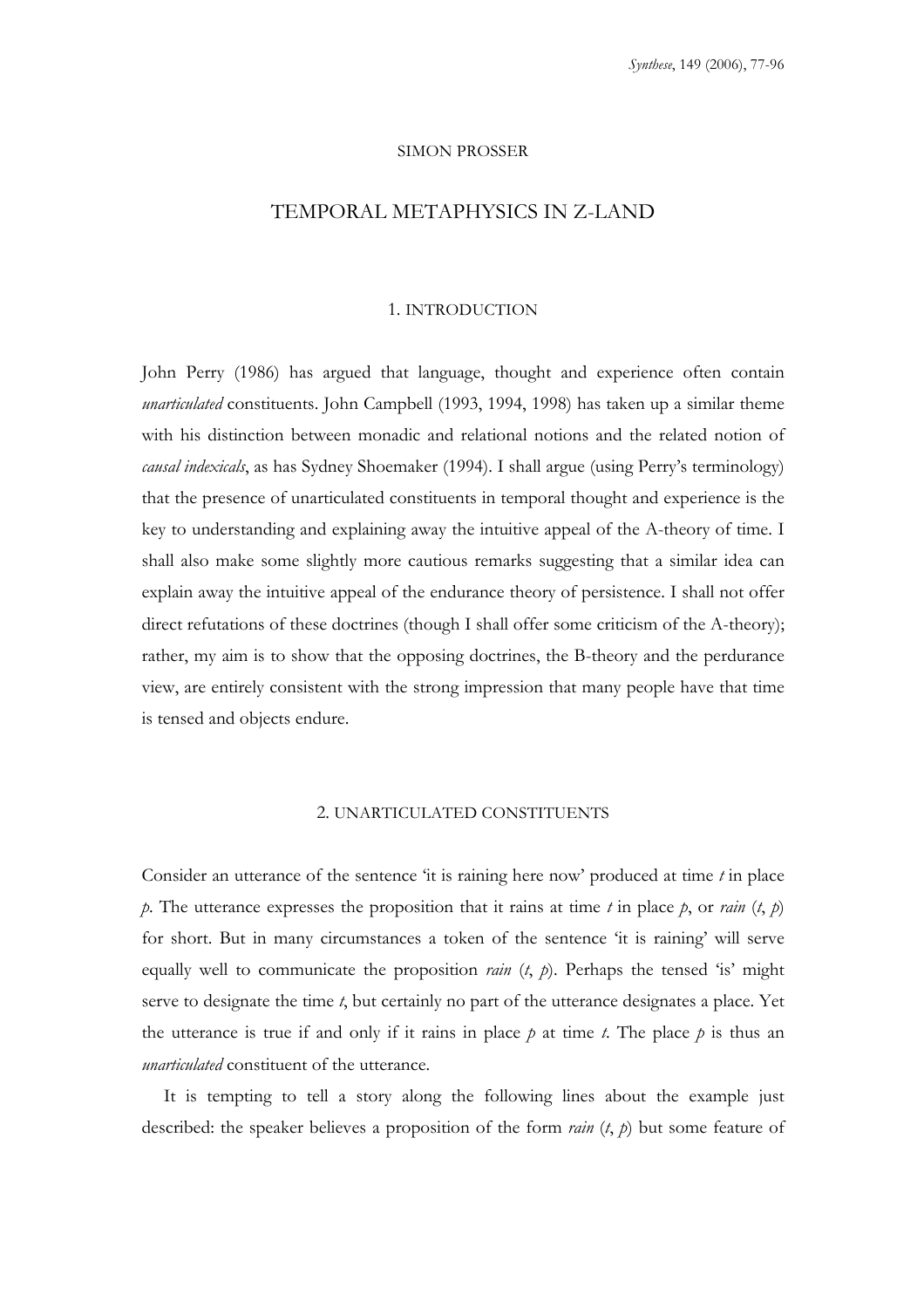the context of the utterance makes it unnecessary to make the entire proposition explicit. The context leads both the speaker and the audience to take it for granted that it is the speaker's location that is being talked about, so an utterance of 'it is raining' suffices. According to this story, although no component of the utterance designates a place the corresponding thought entertained by the speaker and the audience nevertheless contains a component that designates the place.

No doubt some such story is often correct. Sometimes, however, there are unarticulated constituents at the level of thoughts as well as language. Perry illustrates this using his example of 'Z-land':

Consider a small isolated group, living in a place we call Z-land. Z-landers do not travel to, or communicate with, residents of other places, and they have no name for Z-land. When a Z-lander sees rain, he will say to others not in a position to look outdoors, *It is raining*. His listeners then act appropriately to there being rain in Z-land: they close the windows in Z-land, cancel plans for Z-land picnics, and grab umbrellas before going into the Z-land out-of-doors. They have no other use for 'It is raining'. They do not call their sons in far-off places, or listen to the weather news, or read newspapers with national weather reports [Perry 1986, p. 144].

We should assume that Z-land is small enough that it cannot rain in one part but not in another; from the Z-landers' point of view it simply rains or does not rain. Consequently the Z-landers have no use for an articulated thought component that designates Z-land in their beliefs about rain. A Z-lander belief that it is raining is made true or false by whether or not it is raining in Z-land, but the belief involves no component that designates a place. What makes Z-land the place that is relevant in determining the truth value is that Z-landers' perceptions of rain are always of rain that falls in Z-land and their actions are those that are appropriate to rain in Z-land. Z-land is thus an unarticulated constituent in the Z-landers' beliefs about rain.

Although the truth-value of a Z-lander's belief that it is raining is determined by whether it is raining in Z-land, things do not look that way to the Z-landers. From the Zlanders' point of view rain seems to be a property of times, not of times and places. To them, an utterance of 'it is raining' seems to express a proposition of the form *rain* (*t*)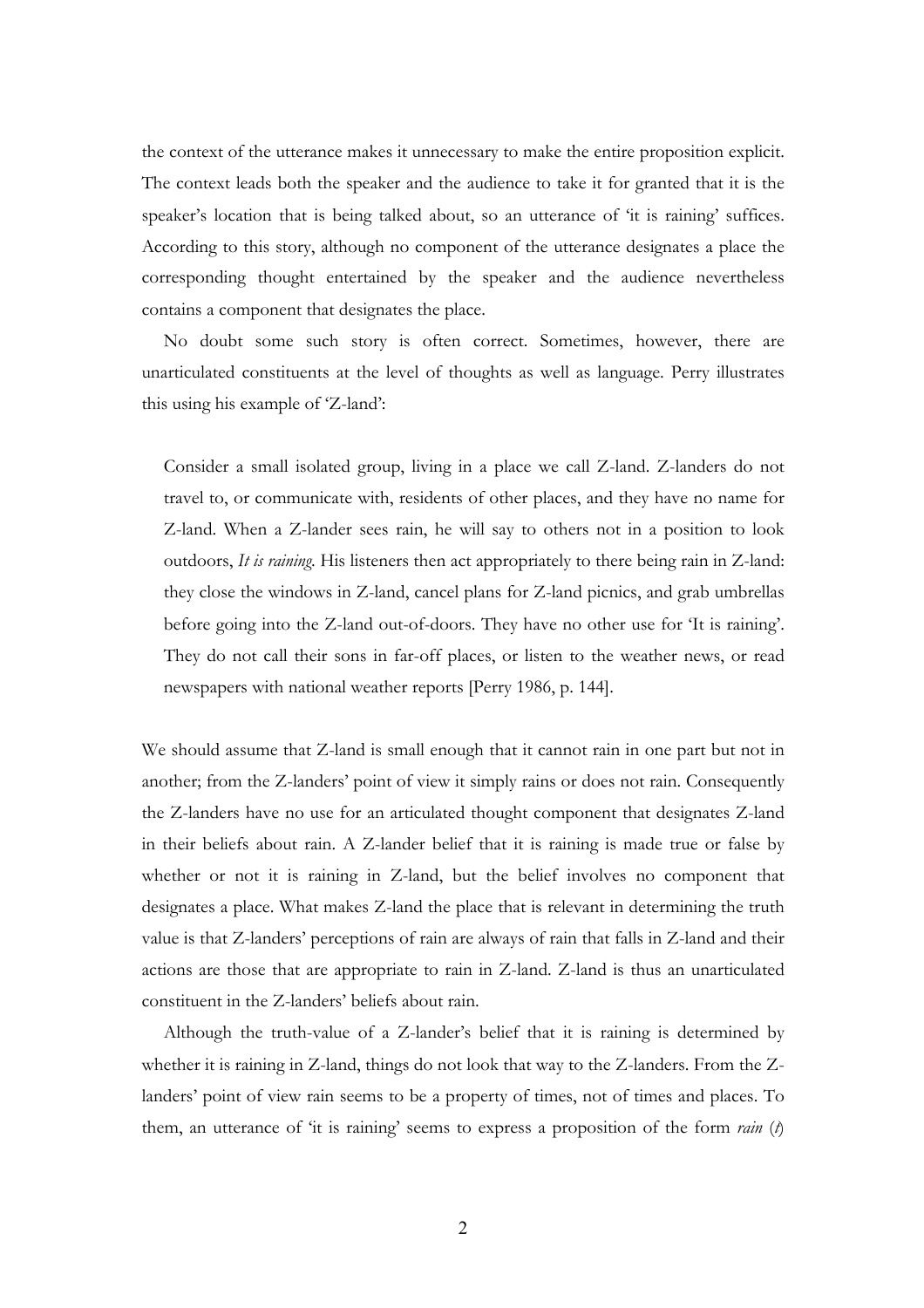rather than *rain* (*t*, *p*). Thus the Z-landers cognise what we should really regard as a propositional function – in this case, a function from places to propositions – as though it were a complete proposition. But complete propositions are always determined by the Z-landers' thoughts and utterances because these always occur within the context of Zland. In Perry's terminology, the propositional contents of the Z-landers' beliefs are propositional functions rather than complete propositions, and these beliefs are true or false relative to Z-land. Their beliefs *concern* Z-land, but they are not *about* Z-land.

Examples of unarticulated constituents can easily be found beyond Z-land. The general phenomenon is that an *n*-place predicate is used in dealing with an *n*+1-ary relation. To borrow another example from Perry (1993, p. 221), we tend to regard simultaneity as a two-place relation; to say, or think, that  $e_1$  is simultaneous with  $e_2$  is to say, or think, something of the form *simultaneous* (e<sub>1</sub>, e<sub>2</sub>). But as we now know from relativity theory, simultaneity is in fact a three-place relation between events  $e_1$ ,  $e_2$  and a frame of reference. So the sentence ' $e_1$  is simultaneous with  $e_2$ ', uttered by someone who knows nothing of modern physics, *concerns* a frame of reference (it is true or false relative to the frame of reference of the speaker) but it is not *about* a frame of reference (the speaker need not even know what a frame of reference is).

Should we instead say that we have a fully articulated two-place concept of simultaneity and beliefs expressed using it are false, albeit useful? Sometimes we do communicate truths by making false utterances, of course, but this is a feature of communication; it is hard to see how something comparable could be said about an individual's thoughts. So on the proposed alternative view, instead of unarticulated constituents we would simply have useful false beliefs. But there is an important difference between beliefs involving concepts from false theories such as 'phlogiston' and beliefs containing unarticulated constituents. In the former cases is not possible to turn false beliefs into true ones by adding a missing constituent that is picked out systematically for a given context. The speaker cannot be interpreted, from a third person point of view, as consistently using words in such a way as to express true beliefs. Yet this could be the case where there were unarticulated constituents. An omniscient radical interpreter trying to make sense of the Z-landers would be charitable enough to interpret utterances such as 'it is raining' in such a way as to make them true; this could not generally be done with utterances concerning 'phlogiston'. But although this means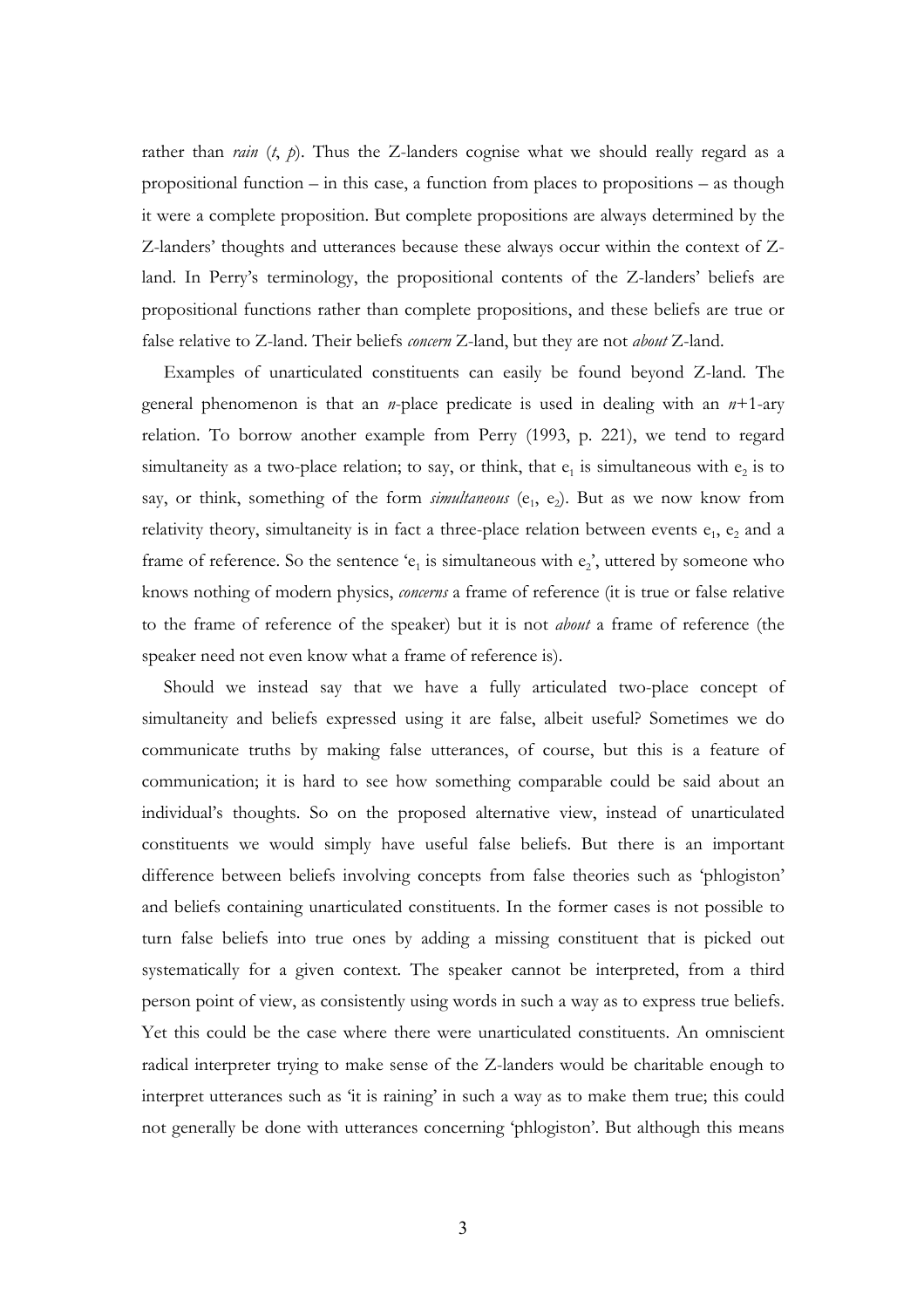that under one description the Z-landers can be said to believe that it is raining in place *p* at time *t* we would miss something important about Z-lander psychology if we only described Z-landers in this way.

Examples of unarticulated constituents can also be found in the contents of perception. If an object is perceived as being *near*, for example, the perception is veridical only if the object is near to the perceiver. But the perceiver need not be represented in the perception at all; an invisible person can still see objects as being near, far and so on. The perceiver may therefore be an unarticulated constituent in the content of a perception. There are also examples of what John Campbell (1993, pp. 82-8, 1994, pp. 41-6) calls *causal indexicals*. These are expressions whose extensions are partially determined by the subject's own causal powers. If an object is simply believed to be *heavy*, for example, then whether or not the belief is true is determined by whether it is heavy *for the subject* (see also Shoemaker 1994, p. 28, for discussion of this and similar examples). But in principle the subject could fail to be aware of this; for such a subject, the predicate 'is heavy' would be monadic in both language and thought.

In many such cases a constituent that is initially unarticulated can become articulated; one comes to appreciate that what had seemed to be an intrinsic property was actually a relation involving oneself. When this happens one moves from an egocentric way of understanding the world to a more objective understanding; one comes to appreciate that the same objects or states of affairs can seem different from another point of view. But although one's understanding of one's experiences changes, the experiences themselves remain the same. An object that is *near* or *heavy* still looks or feels the same even when one comes to appreciate that it is really *near to me* or *heavy for me*. This, I shall suggest, is what happens when we move from believing the A-theory to believing the Btheory.

#### 3. THE A-THEORY OF TIME

Equipped with the notion of an unarticulated constituent we can now turn our attention to the A-theory. The A-theory says that A-series properties like pastness, presentness and futurity are intrinsic, mind-independent properties of times.<sup>1</sup> By contrast the B-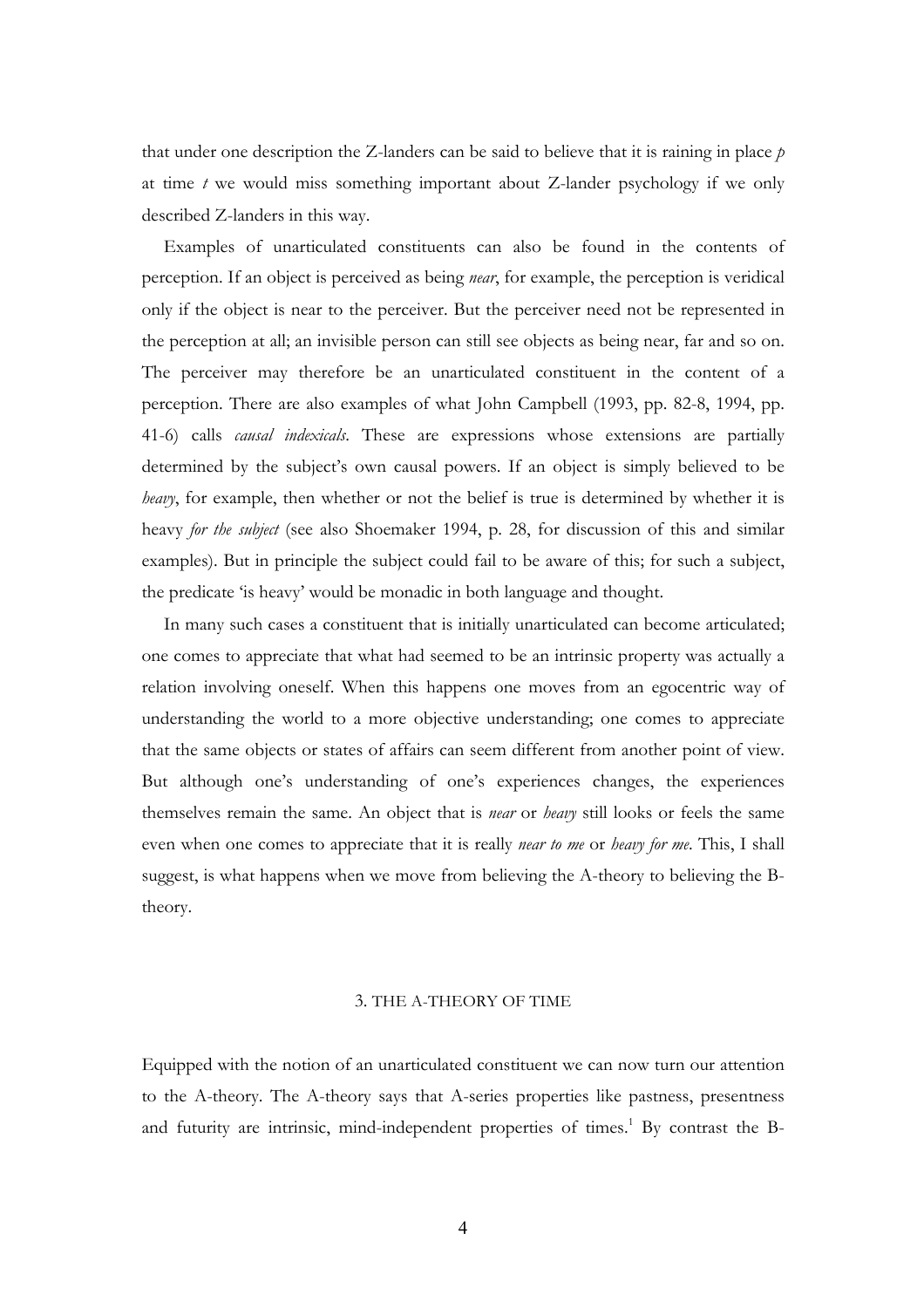theory says that times stand in relations such as 'earlier than' and 'later than' to one another but no time is simply past, present or future. A standard problem for the Btheorist is to explain why it is that most people feel that only the A-theory correctly captures the experienced nature of time. This is where unarticulated constituents can help.

According to the A-theory an utterance of the form '*t* is past' expresses a proposition of the form *past* (*t*); thus, according to the A-theory, 'past' is a monadic predicate and pastness is an intrinsic property.<sup>2</sup> Most B-theorists these days advocate the 'new' Btheory, according to which the meaning and cognitive significance of a tensed sentence cannot be captured by any tenseless translation but the truth conditions of a tensed sentence are nevertheless specifiable in tenseless, B-series terms. There are currently two schools of thought about the correct B-theory semantics for tensed predicates. According to the *date* version of the new B-theory, an utterance of '*t* is past' expresses a proposition of the form *past* (*t*, t), where 't' is the time ('date') at which the utterance of '*t* is past' occurs. Pastness is thus a relation between *t* and t; an utterance of '*t* is past' is true if and only if *t* is earlier than t. According to the *token-reflexive* version, by contrast, an utterance of '*t* is past' expresses a proposition of the form *past* (*t*, *u*), where '*u*' stands for the utterance. The utterance, *u*, is true if and only *u* occurs later than *t*. This, at least, is how the token-reflexive view is sometimes interpreted (see for example Mellor 1998, pp. 32-4). I shall, however, discuss a different interpretation of the token-reflexive view below; one that makes it closer to the date version.<sup>3</sup>

Some philosophers have abandoned the token-reflexive view because of its apparent implication that there would be no present, past or future if there were no utterances (see, for example, Mellor 1998). Heather Dyke (2002) has recently defended a tokenreflexive view against this objection by pointing out that although truth is tokendependent (in the sense that the question of truth only arises relative to a token utterance) this does not imply that the way the world is depends on what we happen to say about it. I think that Dyke is right, given the kind of token-reflexive theory she advocates (see below), but I do not think that the difficulty can be avoided for the kind of token-reflexive view described above. The objection concerns the kind of state of affairs that one claims to obtain when one makes a tensed utterance. This can be illustrated in terms of truthmakers. The token-reflexive theory, interpreted as the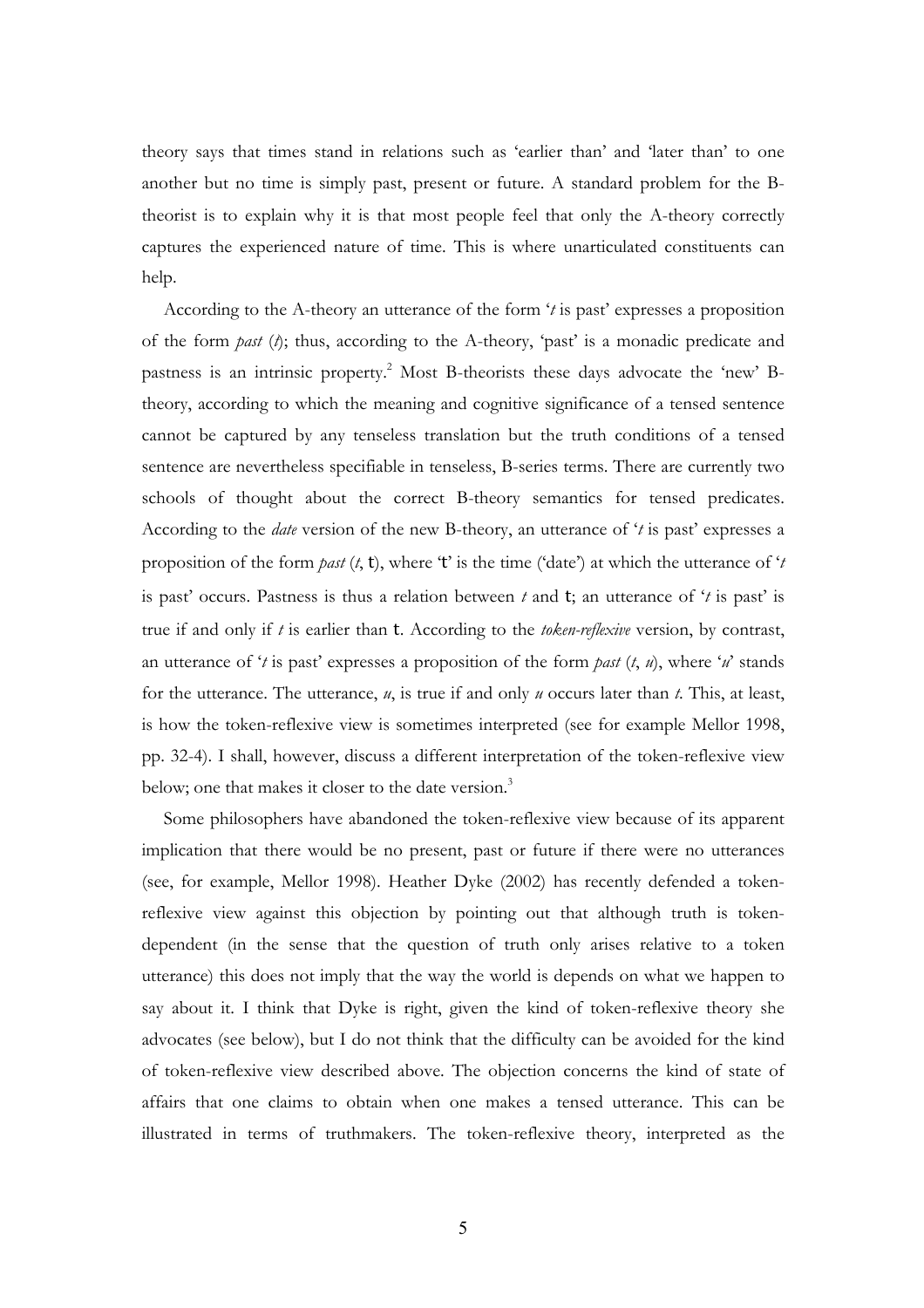objector I have in mind (e.g. Mellor) interprets it, implies that a tensed utterance is its own truthmaker. This seems implausible. There are, of course, some utterances that are their own truthmakers. An example would be a token of 'an utterance is occurring now' (other contemporaneous utterances would also make this true, of course). But these are special cases; it seems implausible that tensed utterances should in general belong in the same special category.

There are, however, different notions of what constitute the truth-conditions of an utterance depending on what one is trying to capture (see for example Perry's (1990) distinction between 'incremental' and other truth conditions). Sometimes by 'truth conditions' one means ways the world would have to be for *what is said* by an utterance (e.g. its Kaplanian content) to be true. On this interpretation a token-reflexive account of truth-conditions seems highly implausible for the reasons given above. Alternatively, however, the truth conditions of an utterance could be the conditions under which the *utterance* would be true (this corresponds to Perry's 'non-incremental' truth conditions). Since no utterance can be true unless an utterance is made, and since the truth or falsity of a tensed utterance depends on the time of the utterance, it is perfectly plausible that the truth conditions of a tensed utterance are token reflexive, given what is meant here by 'truth conditions' (this is the sense in which Dyke's (2002, 2003) view is tokenreflexive).

The distinction between the two interpretations of the token-reflexive theory can be thought of in the following way. In order to understand a token utterance of 'it is raining now' one must understand that a token of 'now' refers to the time at which the token is produced. But whether the token is its own truthmaker depends on the role of the definite description 'the time at which the token is produced'. If the definite description states a feature of the way the world has to be in order for what is said by the utterance to be true then we have the implausible view according to which the token is its own truthmaker. But the description could instead be understood as having a 'reference fixing' role; perhaps there is an implicit 'dthat' in front of the description, so that only the time, not the token, is a component of what is said by the utterance. This view is much more plausible; but it is also much closer to the date theory (in what follows I shall treat them as equivalent).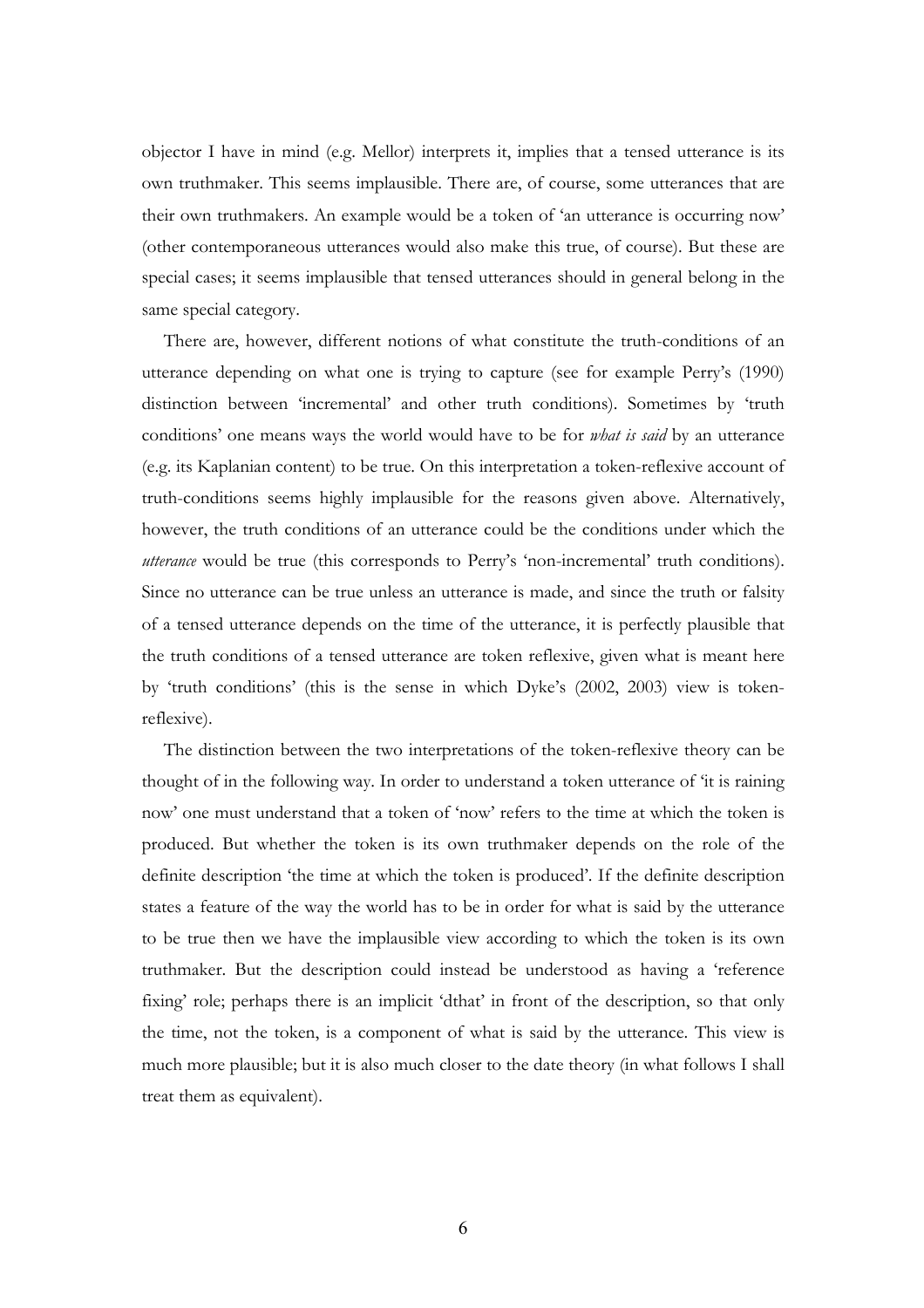Advocates of all of the above views could, in any case, accept the central idea of this paper, which is that the intuitive appeal of the A-theory can be explained away by appeal to unarticulated constituents in a manner to be described below. The differences between them would concern only the nature of the constituents that are unarticulated. I shall, however, argue that none of the above views is quite correct. The date theory gives the correct truth conditions for many tensed utterances but it is incorrect for the basic case in which a subject simply says, or thinks, '*t* is past', '*t* is present' or '*t* is future'. In such cases I claim that the utterance is true if and only if the temporal part of the subject at the time of utterance stands in the relevant relation to the time *t*. The temporal part of the subject, however, is an unarticulated constituent of the thought.

The motivation for this theory becomes clear when we try to apply equivalent theories to spatial indexicals. If we focus on standard examples of spatial indexicals such as 'here' both kinds of theory may seem promising. But consider a thought of the following form, entertained by a subject S at time t about a place '*p*':

## (1)  $\phi$  is to the left

It makes no sense to say, without qualification, that  $p$  is to the left of a place or a token utterance, so neither a spatial equivalent of the date view nor the token-reflexive view can deal with this utterance in a straightforward manner.<sup>4</sup> Since subjects do have lefthand sides, it is natural to assume that (1) picks out a proposition involving the subject:

## (2)  *is to the left of me*

(1) is of the form *left* (*p*) whereas (2) expresses a proposition either of the form *left* (*p*, S, t) or of the form *left* (*p*, St), where 'St' is the temporal part of the subject, S, at the time of utterance, t. Which of these two versions of (2) one accepts depends on one's views about the metaphysics of persistence. Since I advocate the B-theory and since I prefer the temporal parts account to its metaphysical alternatives I shall put matters in terms of temporal parts in what follows; this will, in any case, make the exposition clearer. Advocates of alternative versions of four-dimensionalist metaphysics could, however,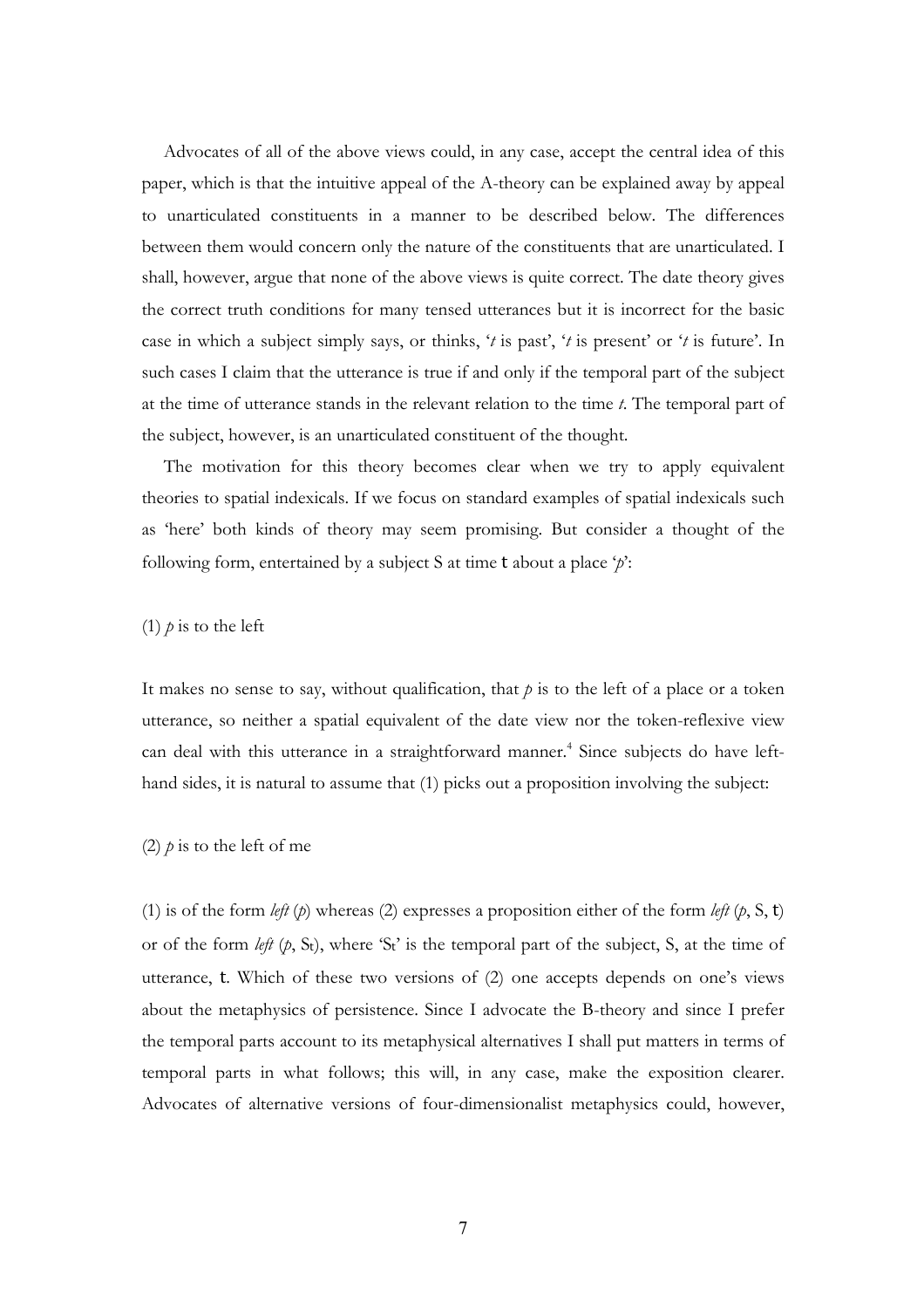adjust the account to suit their views (and so could three-dimensionalists for spatial examples like  $(2)$ , though temporal cases might be trickier).<sup>5</sup>

Someone who thinks (1) is normally aware that it abbreviates (2). But notice that the nature of experience, especially visual experience, is better captured by (1) than (2). In order to judge that a place (or an object) is to the left one does not have to look at one's body and judge where the place is in relation to it. A person of normal discriminatory capacities whose body was perfectly left-right symmetrical would have no difficulty judging that a place was to the left, yet this could not be done by observing where the place was in relation to the subject's body (not, at least, without making use of just the kind of non-relational capacity to distinguish left from right that is in question). The same would be true of an invisible person. In fact one need only pay attention to the place itself to be able to judge that it is to the left. So clearly one's visual experience presents objects and places as having properties like *right*, *left*, *here* and so on without presenting these properties as explicitly relational.

Moreover we can imagine someone who was an A-theorist about space because she was unable to move voluntarily through space and consequently never became aware that changes in the degree of leftness or rightness of a place depended on changes of her own location (imagine, for example, that she always faced in one direction and only perceived what was to her left or right). Suppose there were another such person who was always at the same point on the left-right axis as the first. If the first said: '*p* used to be very much to the left but now it is only slightly to the left' the second would normally agree. Both could be under the illusion that they were observing changing intrinsic properties of *p*. Such people would be rather like Perry's Z-landers. One of them who thought: '*p* is to the left' would entertain a propositional function *left* (*p*) that would pick out a proposition of the form *left* (*p*, St). Their thoughts would *concern* temporal parts of themselves, but they would not be *about* temporal parts of themselves. When someone else, in the same place, thought: '*p* is to the left' they would entertain the same propositional function and consequently, although this would pick out a different proposition, it would appear that they were expressing the same proposition provided they were at the same point on the left-right axis as everyone else with whom they communicated.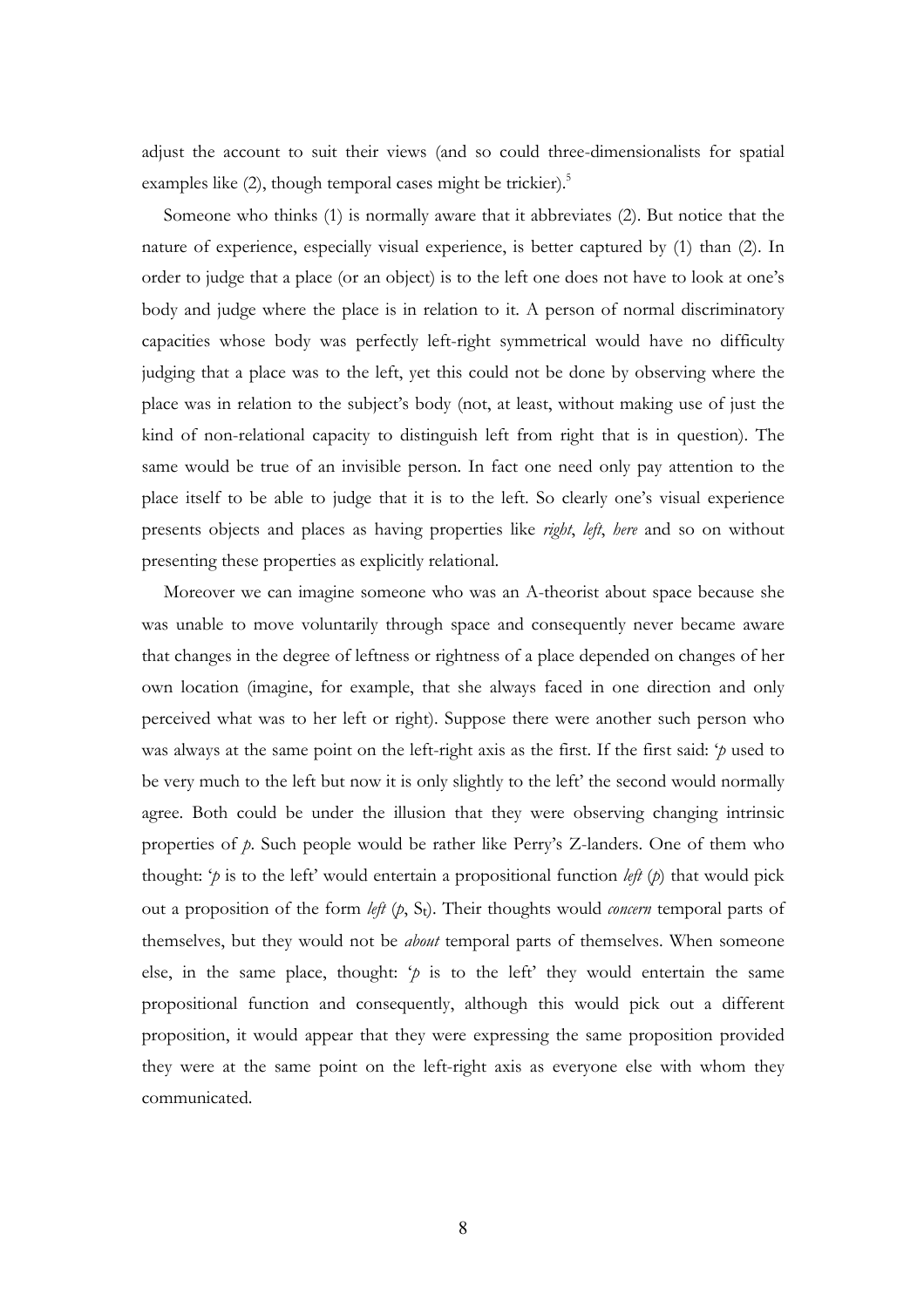I hope that the analogy with tensed predicates is clear. My claim is that when someone thinks: '*t* is past' they entertain a propositional function *past* (*t*) that picks out a proposition of the form *past* (*t*, St). Because the propositional function contains a monadic predicate it is very easy to make the mistake of thinking that pastness is an intrinsic property. This is analogous to the way in which the Z-landers mistakenly think that rain is a property of times. Time *seems* to us to be intrinsically tensed in just the same way that an object might in principle seem to someone to be intrinsically heavy if they had never interacted with other people. Experience does not present pastness, heaviness or other such properties to us as explicitly relational; the fact that the experiencing subject is one of the relata makes this unnecessary. Much of the time it is possible to deal with the world by treating subject-involving relations as though they were intrinsic properties. But someone who thought that heaviness was intrinsic would realise their mistake when they became aware that what was heavy for them was not heavy for other people; and the Z-landers would soon realise their mistake if they acquired the capacity to move from place to place at will (they would find that they could change whether or not it was raining by moving, for example). Someone who thus came to articulate their own role in their thoughts and experiences would move from an egocentric conceptualisation of the world to a more objective conceptualisation. But the phenomenal character of their experiences would not change. Now, perhaps if we could travel through time at will or engage in conversations with persons existing at other times the true nature of tense would become apparent to us as readily as the true nature of nearness, heaviness and other subject-involving relations. But we cannot do this. Consequently it is easy to take experience at face value and accept the A-theory. One takes tensed properties to be intrinsic because the nature of one's experience allows one to use monadic predicates to deal with what are really relations. When one becomes convinced by the B-theory one conceptualises the world more objectively, but one's temporal phenomenology remains unchanged.

When we communicate using words like 'past' we tend to agree with one another because we tend to communicate with contemporaneous temporal parts of other people (so to speak). This is analogous to the point made above about communication between individuals situated at the same point on the left-right axis. We do, of course, receive messages from persons in the past and then our ascriptions of tensed predicates may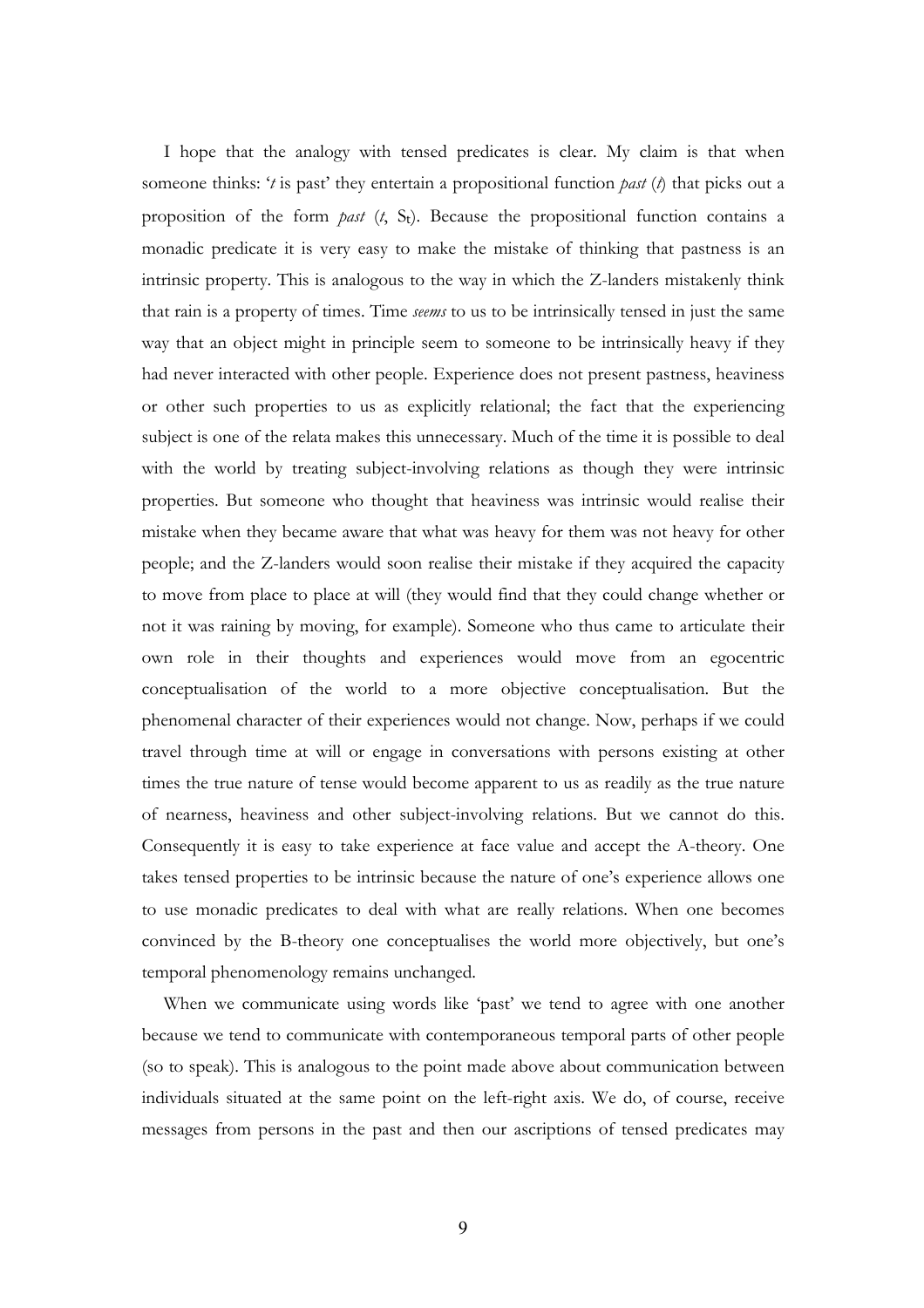differ from those of our correspondents. But if the message says '1950 is future' we find it natural, so long as we continue to accept the A-theory, to imagine that the tensed property that was ascribed to 1950 when the message was written is no longer a property of 1950 when the message is received.<sup>6</sup>

Let us call the view that the truth conditions of at least some tensed sentences involve a temporal part of the thinking subject the *person-reflexive* view.<sup>7</sup> I shall offer some further reasons for adopting the person-reflexive view with respect to simple ascriptions of tensed predicates in the next section. The person-reflexive view has the appealing consequence that a person who thinks or utters nothing nevertheless has a past, present and future. But we can never say of a world containing no persons that there is any time in it that is past *simpliciter*, for such predicates are only ever applied *simpliciter* by a person located *within* the world in question. We cannot, however, leave our account of B-theory semantics here. For the one-place predicate 'is past' is used in dealing with the same twoplace relation expressed by 'earlier than', and this is not *essentially* a relation that holds between times and temporal parts of persons, even though it can do. The same relation can hold between different times. Consider:

## (3) In 2080, 2079 is past

This is true even if no people exist after 2078. The proposition it expresses is *past* (2079, 2080), which is just the same proposition as '2079 is earlier than 2080'. Much the same can be said about leftness; it is not essentially a relation between places and temporal parts of persons, even though it can be. $8 \text{ Consider:}$ 

(4) From outside the post office, facing the village green, the church is on the left

This describes a spatial arrangement of the post office, the village green and the church (and, implicitly, the Earth's surface) that would remain just the same even if all people suddenly ceased to exist. The use of the word 'facing' in (4) manifests the fact that it is natural to understand utterances like (4) by imagining that one is standing outside the post office, facing the village green. One can then picture the direction of the church. In this way, a frame of reference is implicitly fixed relative to which the word 'left' gets its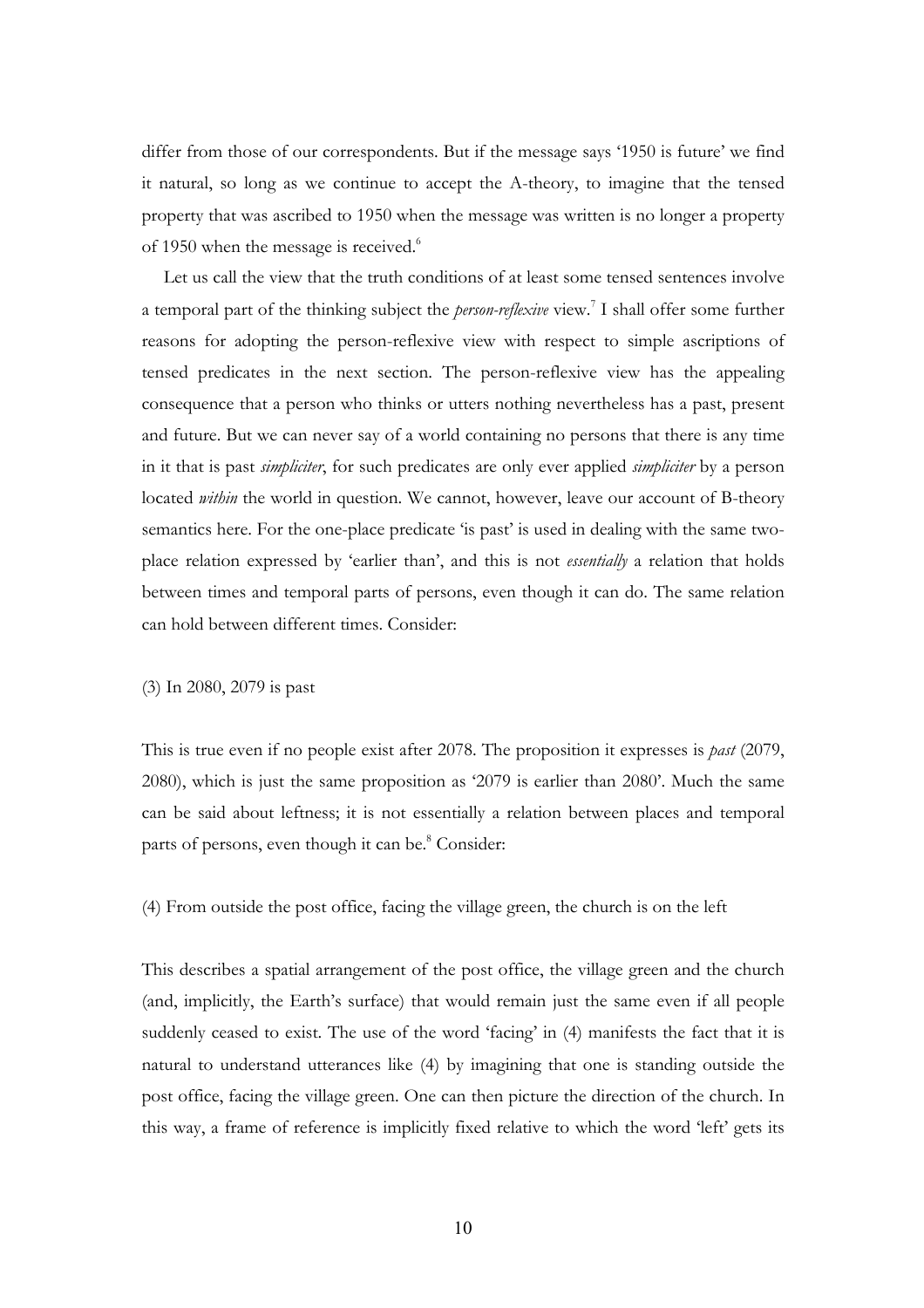content. But this is an epistemic point; the same state of affairs could be described without even an implicit mention of persons. For example one could make use of Fleming's left-hand rule of electromagnetism:

(5) The post office, village green and church are located such that if, outside the post office, there were a wire carrying a current away from the Earth's surface in a magnetic field oriented in the direction from the post office toward the village green, then there would be a force on the wire in the direction of the church

Now, perhaps it is natural to understand (3) by imagining existing in 2080; one could then imagine 2079 being past. One could grasp the significance that this would have for the actions of someone living in 2080, for example. Understanding (3) in this way is nonetheless consistent with the supposition that no persons exist after 2078:

(6) If no people exist after 2078, it is nonetheless true that: if someone had existed in 2080, 2079 would be in their past

It may be, however, that one could pick out the same state of affairs (no people existing and 2079 being earlier than 2080) using physical phenomena to distinguish past from future in a manner analogous to (5) (though this is slightly more controversial).

Why do terms like 'left' and 'past' have a dual character whereby they sometimes pick out a relation involving a person and sometimes a relation involving only places or times? The answer is very simple. Consider spatial terms like 'left'. For an ascription of leftness to be made an origin and frame of reference must be determined. But frames of reference may be attached to different things. A body-centred frame of reference, for example, has its origin in the subject's body and axes defined relative to the subject's bodily axes. When the subject moves around, a body-centred frame of reference moves with her, so to speak. So if a place is to the left in a body-centred frame of reference it is to the left of the subject. It is no longer to the left if the subject turns around. If we are to think in terms of temporal parts of subjects then we should no longer talk about what happens when the subject moves, but we can still talk about what would have been the case if a certain temporal part of a subject had been oriented differently. If I were facing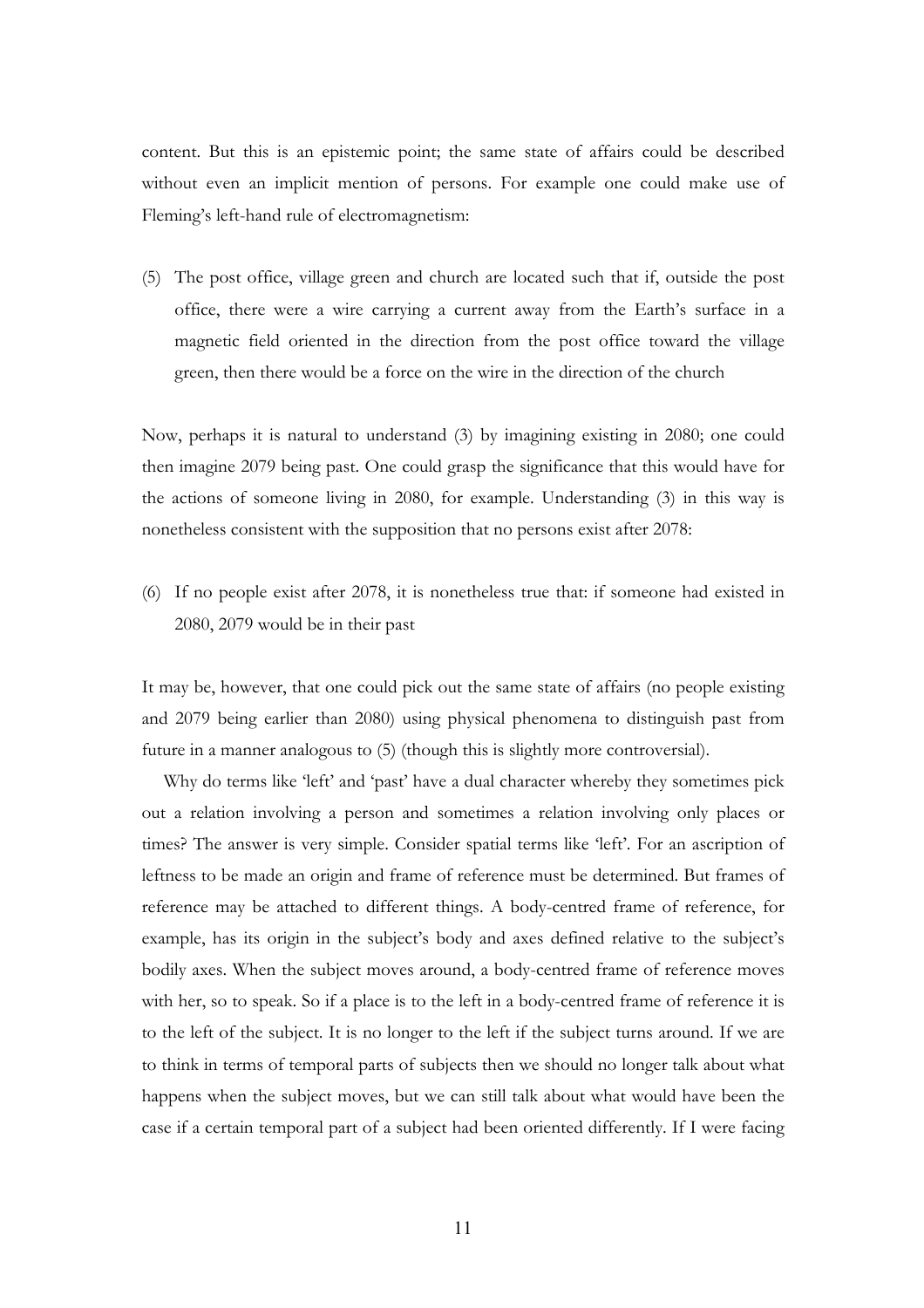the other way right now, the wall that is to the left (i.e. my left) would have been to the right.

But the actual or counterfactual position and orientation of the subject's body can also be used to fix a frame of reference that is not body centred, much as a definite description can be used to fix the reference of a name without being synonymous with the name. When the subject is in the relevant position and orientation something that is to the left is, as a matter of fact, to the left of the subject. But when the subject moves the frame of reference stays put, so to speak. Something that is to the left in that frame of reference would still be to the left if the subject were somewhere else, or did not exist. Here the leftness relation only contingently applies to the subject, if at all.

There is no reason to think that tensed predicates should be any different, at least given the B-theory. Sometimes when one uses a tensed predicate one picks out a relation that essentially involves a temporal part of oneself. Paradigmatically this is when one thinks something of the form '*t* is past'. But sometimes, when one utters something a little more complex, one picks out a relation that only contingently involves oneself, if at all. With regard to the former case, it must be admitted that in order for S to truly utter '*t* is past' it must be the case that a certain temporal part of S stands in the relevant relation to the time *t* (something equivalent could be said about tokens). One might therefore feel tempted to claim that the date theory is correct for all utterances; the state of affairs described by '*t* is past' is a relation between times and the subject only enters the picture derivatively because it is a condition on the subject making a true utterance of '*t* is past' that the subject has a temporal part at t, the time of utterance. But the spatial case suggests that this would be a mistake; when S says '*p* is to the left' it is clear that this picks out the same state of affairs as when S says '*p* is to the left of me'. This explicitly relates S (or a temporal part of S) to the place *p*.

It is worth noting that the very possibility of unarticulated constituents undermines certain arguments for the A-theory. A-theorists have sometimes tried to defend their view by arguing that a tensed statement such as 'it is raining now' not only denotes a time but also ascribes a property to the time using a monadic predicate (the property of *presentness*, in this example). It is then argued that the ascribed property is intrinsic because the predicate used to ascribe it is monadic. Now as a matter of fact I agree that an indexical term like 'now' ascribes a property to a time as well as denoting it (see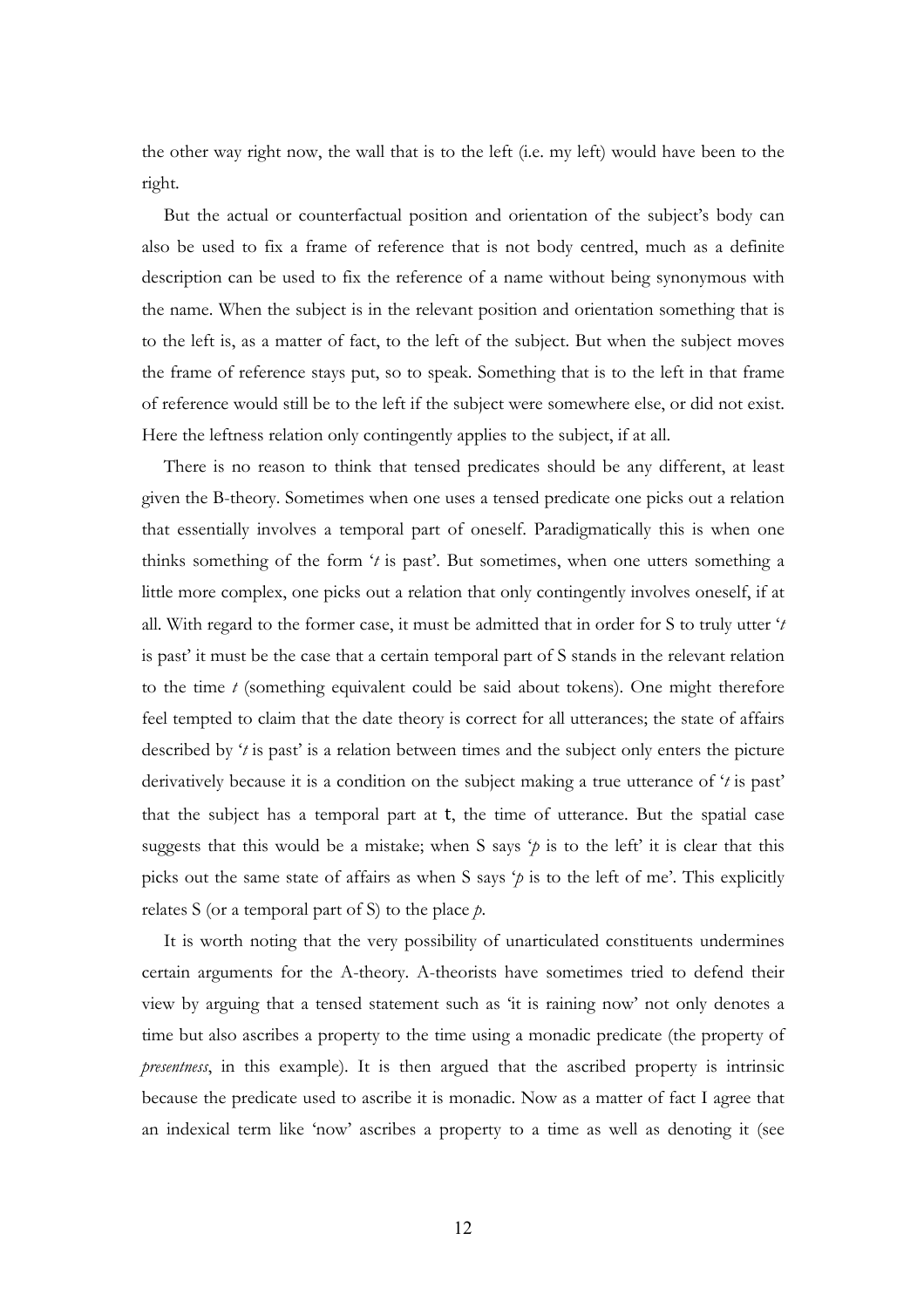Prosser, forthcoming). In my opinion, however, although a significant amount of the debate between A- and B-theorists has revolved around this issue, it does not settle the issue of whether the  $A$ - or  $B$ -theory is correct.<sup>9</sup> For the fact that a predicate is monadic does not always have the ontological implications that the A-theorists have assumed it does. When there is an unarticulated constituent a monadic predicate can be used to deal with a relation. This, I claim, is true of terms like 'past', 'present' and 'future'.

## 4. THANK GOODNESS THAT'S OVER

The explanation just given for the intuitive appeal of the A-theory also helps address the difficulty posed by Arthur Prior's (1959) challenge to the B-theory. Prior invites us to consider what it is we are thanking goodness for when we say 'Thank goodness that's over!' As Prior observes:

It certainly doesn't mean the same as, e.g. 'Thank goodness the date of the conclusion of that thing is Friday, June 15, 1954', even if it be said then. (Nor, for that matter, does it mean 'Thank goodness the conclusion of that thing is contemporaneous with this utterance'. Why should anyone thank goodness for that?)[Prior 1959, p. 17]

The standard versions of the new B-theory do provide at least a partial answer to Prior's challenge because they accept that the meaning of 'over' is not the same as the meaning of either of the expressions that Prior suggests, even if 'over' has the same extension as one or other of them. The 'thank goodness' problem is thus treated as an example of the familiar phenomenon of intensional contexts in which one can have differing attitudes to expressions that describe the same state of affairs.<sup>10</sup> But a feeling may still persist that the states of affairs described by 'the conclusion of that thing is Friday, June 15, 1954' or 'the conclusion of that thing is contemporaneous with this utterance' – the states of affairs, that is, that are implied by the date and token-reflexive versions of the new B-theory – are not the sorts of states of affairs that it makes sense to thank goodness for, no matter which linguistic expression is used to describe them.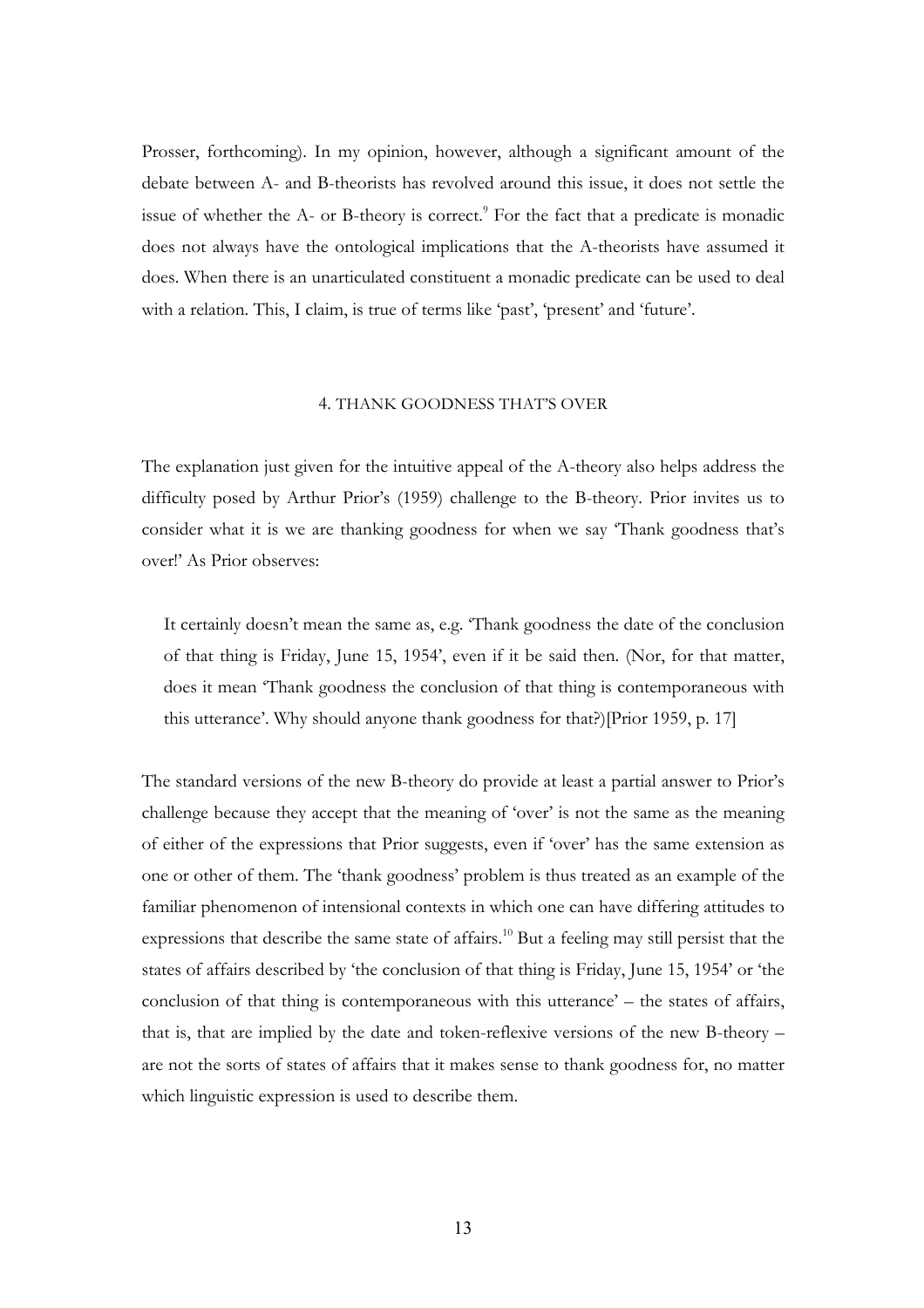Our theory, however, allows us to give a further response. The theory suggests that 'over', like 'past', is a one-place predicate that we use to deal with a two-place relation. Let *e* be the event toward whose conclusion the 'thank goodness' attitude is directed. Then the state of affairs for which a subject, S, thanks goodness at time t is described by the complete proposition *over* (*e*, St). But the thinker's 'thank goodness' attitude takes the form of an attitude to the propositional function *over* (*e*), which the thinker mistakes for a complete proposition. So from the thinker's point of view it seems that the unpleasant event has the intrinsic property of being over, a property that it did not have at earlier times and which the thinker thanks goodness it now has.

The state of affairs for which one thanks goodness is therefore that a certain temporal part of one (the very same part that is thanking goodness) stands in a certain temporal relation to the unpleasant event. This is a state of affairs that it makes sense to thank goodness for, even though one does not think of it under that description. For the location of a temporal part of oneself relative to the unpleasant event has consequences for which actions it is appropriate for that temporal part to perform. A recent paper by James Maclaurin and Heather Dyke (2002) helps explain why one's attitudes are the appropriate ones. Maclaurin and Dyke point out that the new B-theorist must explain why it makes sense to adopt the 'thank goodness' attitude only at times later than the unpleasant event. To this end they propose an evolutionary explanation; roughly speaking, they suggest that since it is only at times earlier than *e* that one can do anything about whether *e* occurs, natural selection has tended to favour organisms whose attitudes differ in appropriate ways according to whether *e* is earlier or later than the attitude.

This seems correct. Given the person-reflexive theory we can put the point as follows: it makes evolutionary sense for the subject to have temporal parts whose attitudes toward *e* differ according to their different relations to it. Those that are slightly earlier than *e* are in a position to try to prevent it. Those that are much earlier than *e* might better serve the subject (the sum of the temporal parts) by directing their energy elsewhere. Those that are later than *e* can do nothing to prevent it, but are at least freed from the burden of trying to prevent it and can focus on other matters. It is perfectly reasonable for the subject to have temporal parts with attitudes that vary in this way, given that it is the interests of the subject (the sum of the temporal parts) rather than the interests of the individual temporal parts that should matter. A degree of diachronic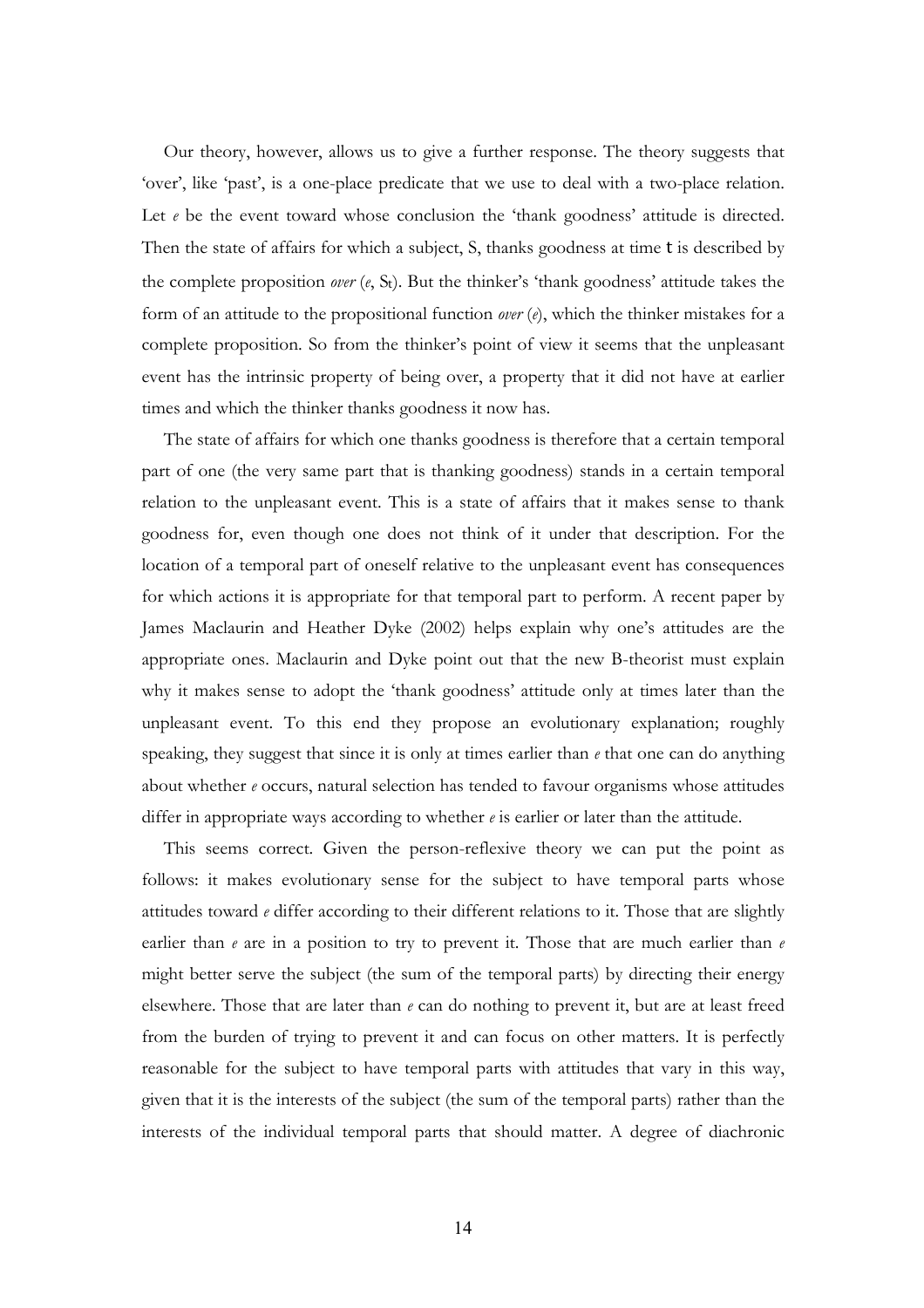irrationality is of course possible (we do not always do what would be good for us in the long term), but it is the subject's interests that are favoured by natural selection, not the interests of its temporal parts.

#### 5. ENDURANCE

Some philosophers believe that objects *endure*; they are wholly present at every moment at which they exist. Others believe that objects *perdure*; they are spread out through time and all that is encountered at any given time is a temporal part of the object. I have, in effect, taken the perdurance view for granted in the temporal parts formulation used above, though I have stressed that opponents of temporal parts could still accept much of what I say about the A-theory with only minor changes.

It seems to me that the endurance view, like the A-theory, captures our naïve, prephilosophical view of the world; it is the view that most people would hold unless they had reason to believe otherwise. The view that objects perdure would therefore benefit from an explanation of why it can seem natural to believe that they endure. The presence of an unarticulated constituent, or at least a related phenomenon, can help with this. Human perceptual apparatus is, I suggest, hard wired to present objects in experience as enduring. Consequently it is natural for us to think of objects as enduring, and it is only by reflection at a higher cognitive level (further downstream in the processing of perceptual information) that we come to consider perdurance.

This claim might sound a little odd at first. One might easily imagine that endurance and perdurance are both equally consistent with the way in which we experience objects. In a sense, I agree; I doubt very much that any features of our temporal experiences could settle the issue between endurantists and perdurantists. Much the same can be said about the  $A$ - and  $B$ -theories.<sup>11</sup> But I do think there is a sense in which experience presents objects as enduring (even if they really perdure), which I shall try to explain.

First, however, it might help to consider the following intuition pump, which is intended merely to give a glimpse at the possibility of a distinction between experiences of endurance and perdurance. In the 'phi' phenomenon, much studied by cognitive scientists, a series of still images at shifting locations is experienced as a continuously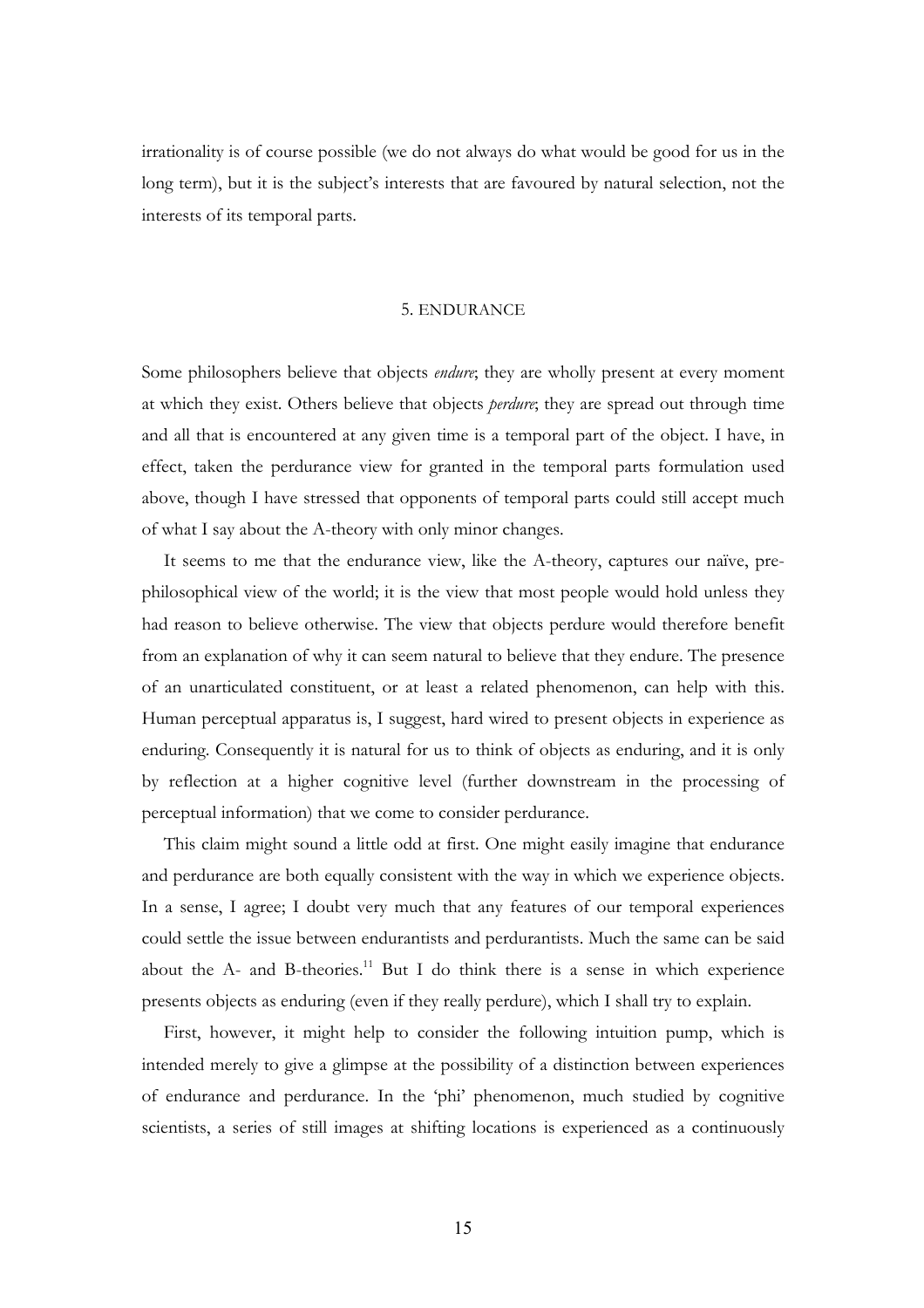moving object (this is how moving TV and film images are perceived). Imagine seeing a sequence of momentary spots of light, each one a little to the right of the previous one. Then imagine the sequence repeated a number of times, with the number of spots increasing and the time interval between them decreasing with each sequence. At some point, one's perceptual system would start to interpret the sequence as a continuous moving spot rather than a series of separate flashes. This, I suggest, is an experience of endurance. But now imagine that the processing that produced this experience was disabled, so that the flashes were always perceived separately. As the time interval between the flashes tended to zero an infinite series of momentary flashes would be experienced and this would not, I suggest, be the same experience that one would have with one's perceptual processing switched on. It would, instead, be more like an experience of perdurance.<sup>12</sup>

Since the kind of perdurance experience just described would require an infinite amount of processing (assuming, at least, a continuum of temporal parts), it is not surprising that nature should look to economise. I suggest that the solution adopted was that the distinction between temporal parts is omitted in the processing of perceptual information about a given object. Assume for the purposes of argument that objects perdure. Then at time  $t$  what one perceives is not the object, O, but a temporal part  $O_t$ . Suppose that at time t one veridically perceives that O is red and at time k one veridically perceives that O is green. Assume that being red and being green are incompatible. Describing things this way is problematic because it implies that O has the incompatible properties red and green. But suppose that the temporal subscript on 'O' is omitted – unarticulated, so to speak – in the content of perception. When at time t one judges that O is red one entertains a propositional function *red* (O) that yields the proposition *red*  $(O<sub>t</sub>)$  because it is entertained at time t. And when, at time k, one judges that O is green one entertains a propositional function *green* (O) that yields the proposition *green* (Ok) because it is entertained at time k. There is no conflict between the propositions *red* (Ot) and *green* (Ok). Similarly, if O does not change colour one entertains a constant propositional function, *red* (O), that yields a series of different propositions, *red* (Ot), *red*  $(O_k)$ …etc., at times t, k…etc. The perceptions, and the beliefs formed on the basis of perception, *concern* specific temporal parts of O but they are not *about* specific temporal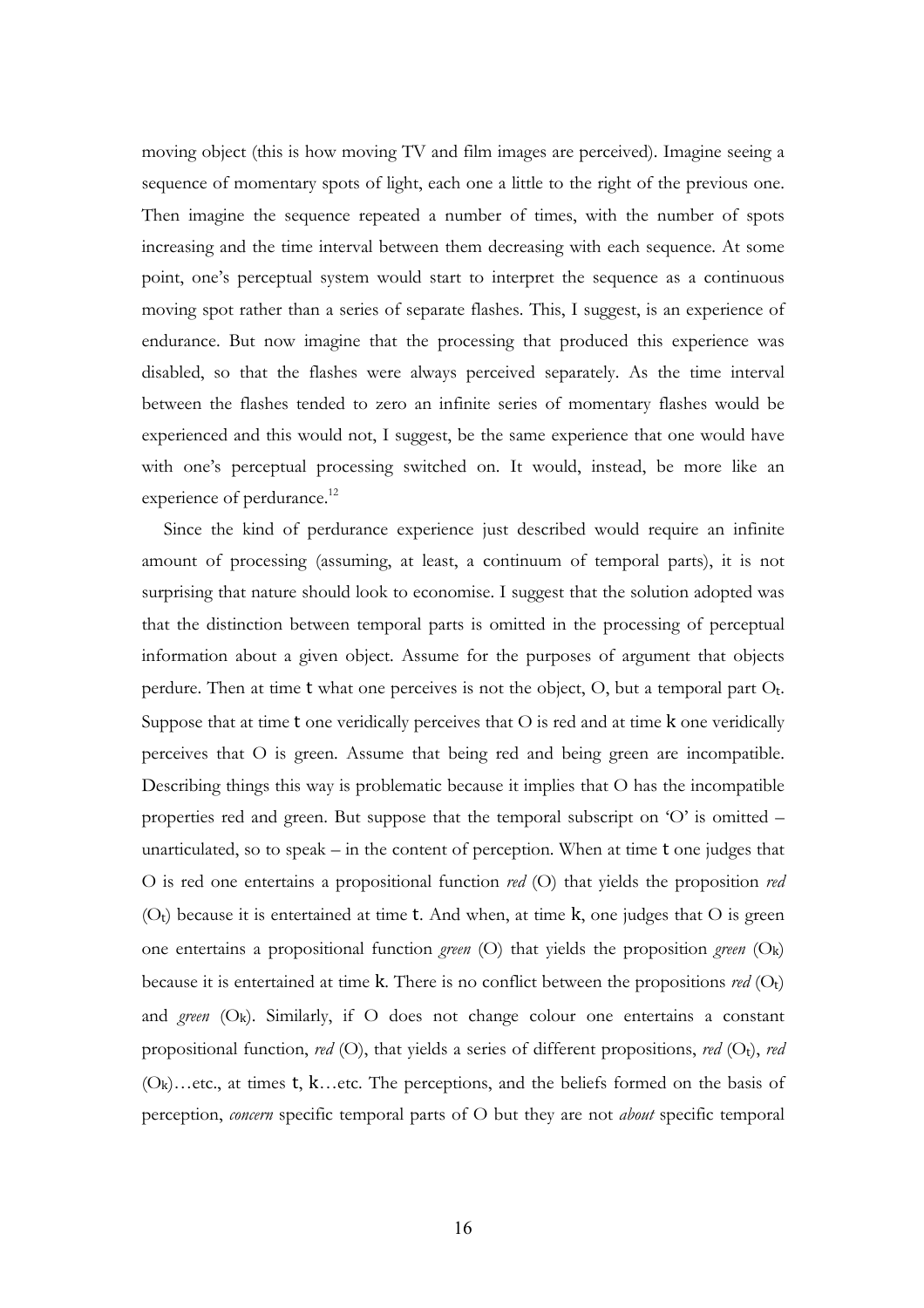parts of O. This explains why it seems to the perceiver that the very same thing is red at one time and green at another.

Now, it would perhaps be misleading to describe a missing subscript as a case of an unarticulated constituent. Strictly speaking, a series of discrete temporal parts is mistakenly treated as a single entity and no constituent of a proposition is unarticulated. But there are significant similarities between this and the phenomenon of unarticulated constituents. When a constituent is unarticulated the subject needs to pay attention only to *n* entities in order to deal with an *n*+1-ary relation. In order to judge explicitly that O<sup>t</sup> is red one would have to pay attention to both  $O_t$  and to the time,  $t$ , in order to be able to discriminate  $O_t$  from other temporal parts of  $O$ . But in practice one simply pays attention to what is, as a matter of fact,  $O_t$ , and consequently one does not discriminate O<sup>t</sup> from other temporal parts of O. So it seems reasonable to say that one's perceptions and beliefs *concern* O<sub>t</sub> but they are not *about* O<sub>t</sub>.

The experiences and thoughts about objects that we have over a period of time are similar to the experiences and thoughts the Z-landers would have while moving from one place to another. They would perceive one place, then another, but from their point of view nothing would seem different except, for example, whether it was raining. They would entertain a constant propositional function that would yield a series of different propositions. In a similar way we experience one temporal part of an object at one time and another temporal part at another time, but from our point of view it always seems to be the same entity. And, of course, the same principle applies to thoughts about oneself. Each temporal part of an object is experienced by a corresponding temporal part of the subject, but from the subject's point of view the experiences all seem to belong to a single subject that wholly exists at each moment in time.

## 6. CONCLUSIONS

For B-theorists and perdurantists I hope that the foregoing discussion has helped to allay any worries about the counterintuitive nature of their positions. For A-theorists the discussion presents a challenge. The tensed nature of temporal experience is no longer a factor in favour of the A-theory; the fact that the world seems tensed gives us no reason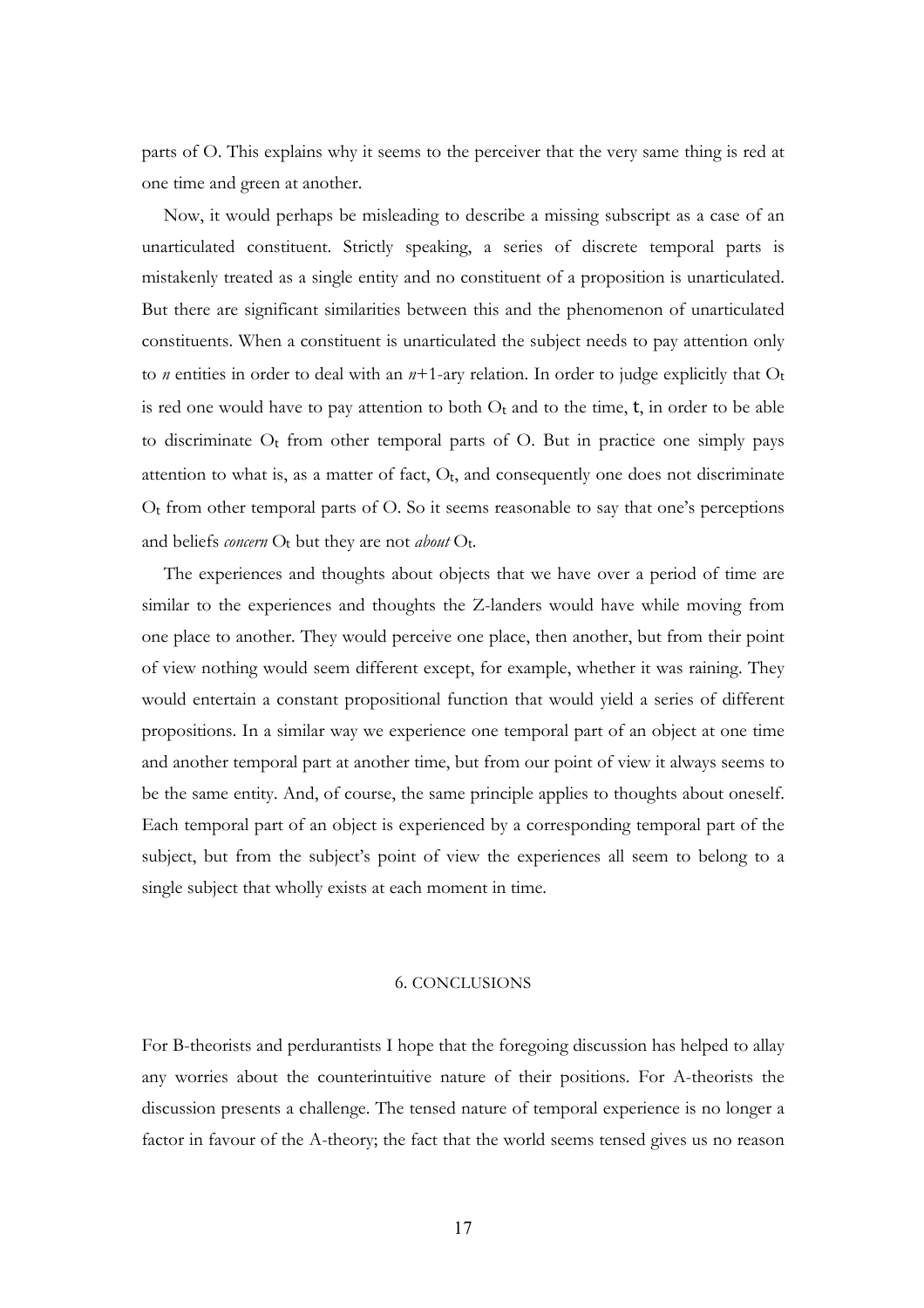to believe that it is tensed. Certain arguments for the A-theory are thus undermined. Moreover, if the account of tensed experience, thought and language suggested above is correct then it is hard to see how words like 'past', 'present' and 'future' could be used to designate the intrinsic properties that the A-theorist claims to exist. It is less clear that the endurance theory is directly threatened, though presentist versions might be threatened by the rejection of A-properties.

## ACKNOWLEDGEMENTS

I would like to thank Heather Dyke, Katherine Hawley and two anonymous referees for their helpful comments on drafts of this paper.

#### **NOTES**

 $\overline{a}$ 

<sup>1</sup> For the A-series and B-series see McTaggart 1908, 1927.

<sup>2</sup> I shall restrict myself here to considering explicit ascriptions of A-properties. In doing so, I avoid the need to worry about whether an indexical term such as 'now', as it appears in the sentence 'it is raining now', ascribes a property as well as denoting a time. For more on this issue see below and see also Prosser, forthcoming.

<sup>3</sup> Quentin Smith (1993) makes a number of criticisms of both the date version and the token-reflexive version. I think that at least some of Smith's criticisms are valid.

<sup>4</sup> There can be a direction that is left from a certain place but only relative to a frame of reference, which must be defined relative to something else (see below). Whether there is any sense at all to the notion of 'the left of a token' depends on what counts as a token. A written sign that says 'keep left' may be thought of as having a conventionally defined left hand side, though it may be that the relevant tokens in this scenario are token thoughts of people who read the sign, and it is *their* left hand sides that matter. This is especially clear if the sign is next to a road with a bend in it after the sign; one must keep to a lane that is to one's left, but this might not be a constant direction relative to the sign. In any case, it is hard to see any sense in which tokens in speech or thought have left hand sides.

<sup>5</sup> I shall gloss over the distinction between parts (Lewis 1986) and stages (Hawley 2001, Sider 2001); either view seems compatible with the spirit of the view to be advocated here.

<sup>6</sup> Suppose Smith shouts '1950 is past' in 1949, but from so far away that the sound waves do not arrive at Jones's location until 1951. The heard utterance was true even though the temporal part that uttered it existed in 1949 and said something false. Determining the temporal part relevant to evaluating an utterance is a complex matter, but in this case I think that if Jones is unaware of the time delay and takes the message at face value then it is Jones's temporal part's relation to 1950, not Smith's, that is relevant in determining whether the thought Jones entertains is true. A similar treatment could be given for answering machine messages and other problem cases in which it might initially appear that there is an utterance without a relevant temporal part of a person. In some cases, however, truth conditions will only involve dates rather than temporal parts of persons in the way to be described below (consider, for example: 'if no one had heard the message it would still have been true').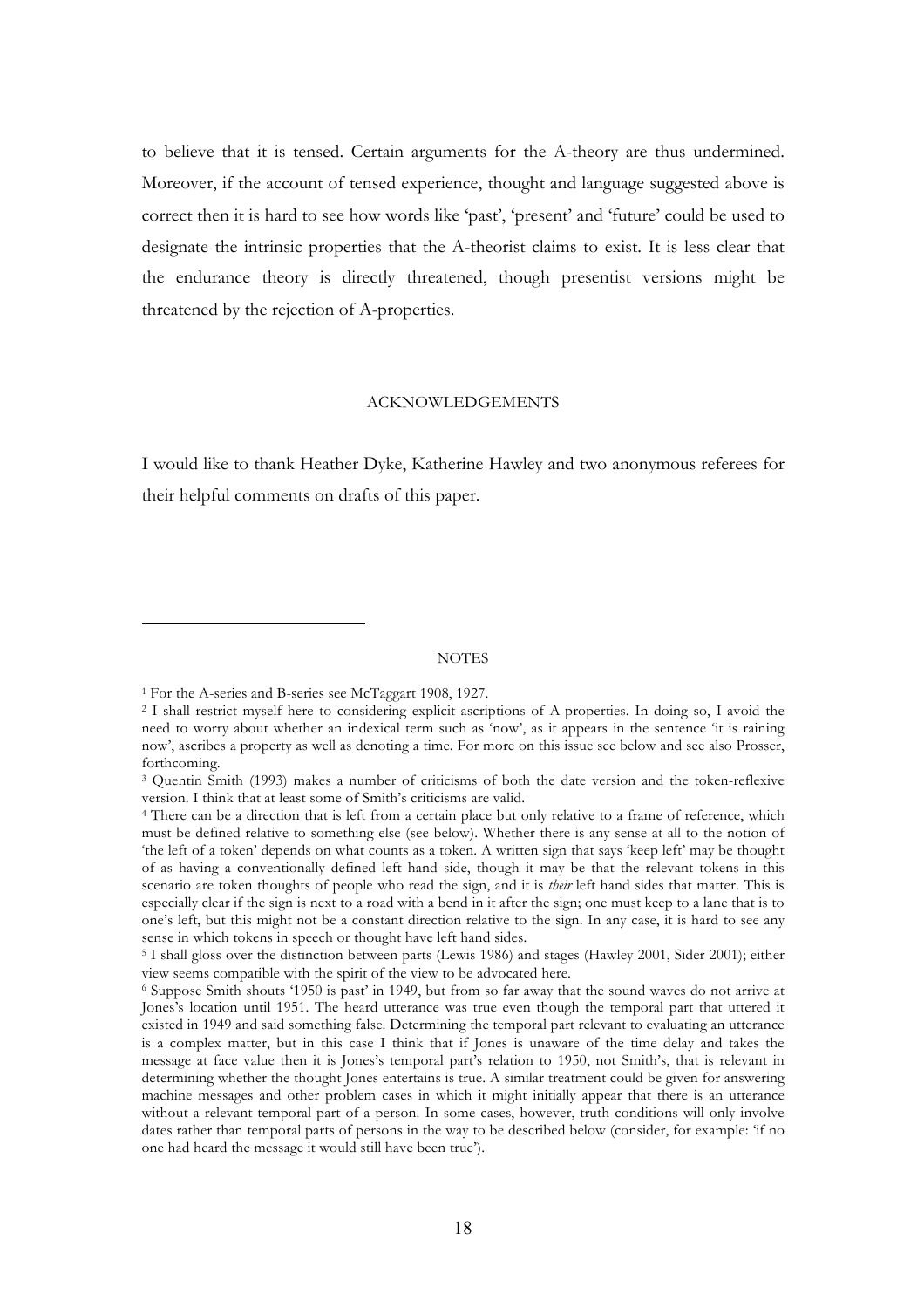<sup>8</sup> In putting things this way I intend no commitment with regard to relational or substantival theories of space and time. It may be that one kind of relation (e.g. between objects, or between places) is in some sense more fundamental, and it may be that ultimately the theory should be restated in terms of it. Perhaps relations between places, for example, are really complex relations that should be stated in terms of objects. But I take it that the present way of describing matters will suffice for present purposes.

<sup>9</sup> See for example essays 7-12 in Oaklander and Smith 1994, and Smith 1993.

 $\overline{a}$ 

<sup>11</sup> In fact I believe that an argument against the A-theory can be based on the fact that although the putative A-properties are usually assumed to feature in experience it can make no difference to the nature of experience whether such properties exist. See Prosser 2000**.**

<sup>12</sup> In a genuine persisting object each temporal part causally influences the next temporal part, but it is not clear that this would make a difference to the experience.

#### REFERENCES

- Campbell, J.: 1993, 'The Role of Physical Objects in Spatial Thinking', in Eilan, McCarthy and Brewer 1993, pp. 65-95.
- Campbell, J.: 1994, *Past, Space and Self*. Cambridge, MA/London: MIT Press/A Bradford Book.
- Campbell, J.: 1998, 'Joint Attention and the First Person', in O'Hear 1998, pp. 123-136.
- Dyke, Heather: 2002, 'Tokens, Dates and Tenseless Truth Conditions', *Synthese*, 131, pp. 329-351.
- Dyke, Heather: 2003, 'Tensed Meaning: A Tenseless Account', *Journal of Philosophical Research*, 27, pp. 67-83.
- Eilan, N., McCarthy, R. and Brewer, B. (eds.): 1993, *Spatial Representation*. Oxford: Blackwell.
- Garrett, Brian J.: 1988, '"Thanks Goodness That's Over" Revisited', *The Philosophical Quarterly*, 38, pp. 201-5.
- Hawley, Katherine: 2001, *How Things Persist*. Oxford: Oxford University Press.
- Lewis, David: 1979, 'Attitudes *De Dicto* and *De Se*', *The Philosophical Review*, 88, pp. 513- 543.

Lewis, David: 1986, *On the Plurality of Worlds*. Oxford: Blackwell.

MacBeath, Murray: 1983, 'Mellor's Emeritus Headache', *Ratio*, 25, pp. 81-8.

Maclaurin, James, and Heather Dyke: 2002, '"Thank Goodness That's Over": The Evolutionary Story', *Ratio*, 15, pp. 276-292.

McTaggart, J. M. E.: 1908, 'The Unreality of Time', *Mind*, 18, pp. 457-484.

- McTaggart, J. M. E.: 1927, *The Nature of Existence*, Vol. II. Cambridge: Cambridge University Press.
- Mellor, D. H.: 1998, *Real Time II*. London / New York: Routledge.
- Oaklander, L. Nathan: 1992, 'Thank Goodness It's Over', *Philosophy*, 67, pp. 256-8.
- Oaklander, L. Nathan, and Quentin Smith (eds.): 1994, *The New Theory of Time*. New Haven and London: Yale University Press.

<sup>7</sup> The person-reflexive account is similar in certain ways to David Lewis's (1979) account of indexical thoughts as attitudes *de se*. According to Lewis, when one entertains a thought expressible using an indexical term one locates oneself (qua temporal part of a counterpart of an individual) both spatiotemporally and in logical space. It seems to me that the plausibility of Lewis's account (according to which *all* propositional attitudes involve self-ascription of properties) is increased by the view that the thinker is an unarticulated constituent.

<sup>&</sup>lt;sup>10</sup> For discussions of the new B-theory response see MacBeath 1983, Garrett 1988, Oaklander 1992 and Mellor 1998.